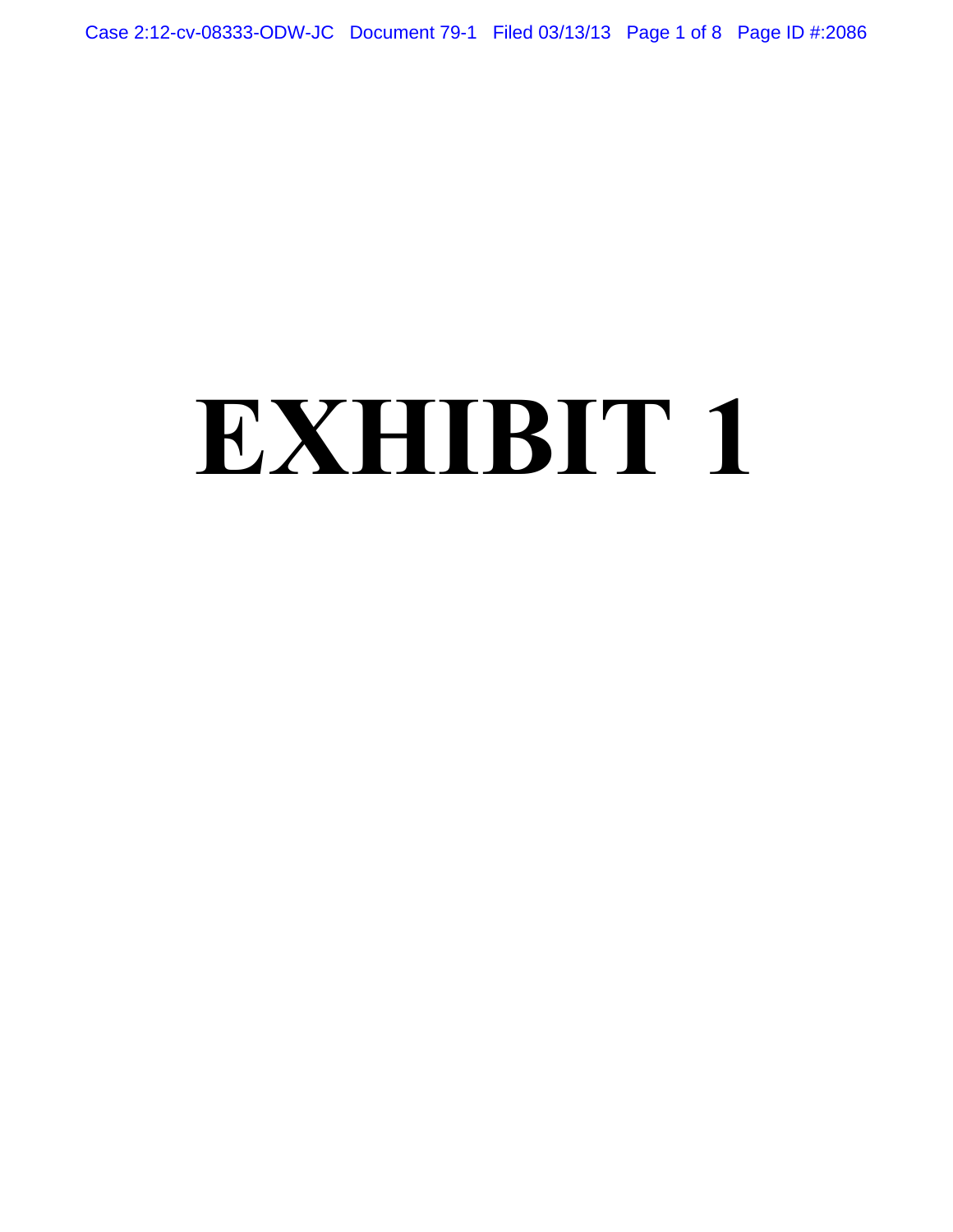$\sim$ 

 $\mathsf{r}$ 

## AUDIO TRANSCRIPTION

| 1              | UNITED STATES DISTRICT COURT                    |  |              |
|----------------|-------------------------------------------------|--|--------------|
| $\overline{2}$ | CENTRAL DISTRICT OF CALIFORNIA                  |  |              |
| 3              |                                                 |  |              |
| 4              |                                                 |  |              |
| 5              |                                                 |  |              |
| 6              | INGENUITY 13, LLC, A<br>LIMITED LIABILITY       |  |              |
| 7              | COMPANY ORGANIZED UNDER<br>THE LAWS OF THE      |  |              |
|                | FEDERATION OF SAINT                             |  |              |
| 8              | KITTS AND NEVIS,                                |  |              |
| 9              | PLAINTIFF,<br>CASE NO.                          |  |              |
| 10             | 2:12-CV-08333-ODW-JC<br>VS.                     |  |              |
| 11             | JOHN DOE,                                       |  |              |
| 12             | DEFENDANT.                                      |  |              |
| 13             |                                                 |  |              |
| 14             |                                                 |  |              |
| 15             |                                                 |  |              |
| 16             |                                                 |  |              |
| 17             | AUDIO TRANSCRIPTION                             |  |              |
| 18             |                                                 |  |              |
| 19             |                                                 |  |              |
| 20             |                                                 |  |              |
| 21             |                                                 |  |              |
| 22             |                                                 |  |              |
| 23             |                                                 |  |              |
| 24             |                                                 |  |              |
| 25             | TRANSCRIBED BY KELLI C. NORDEN, CSR NUMBER 7200 |  | $\mathbf{2}$ |
|                |                                                 |  |              |



Kelli Norden and Associates Court Reporters 310.820.7733 phone 310.820.7933 fax 11726 San Vicente Boulevard Suite 205 Los Angeles, California 90049 kna@kellinorden.com www.kellinorden.com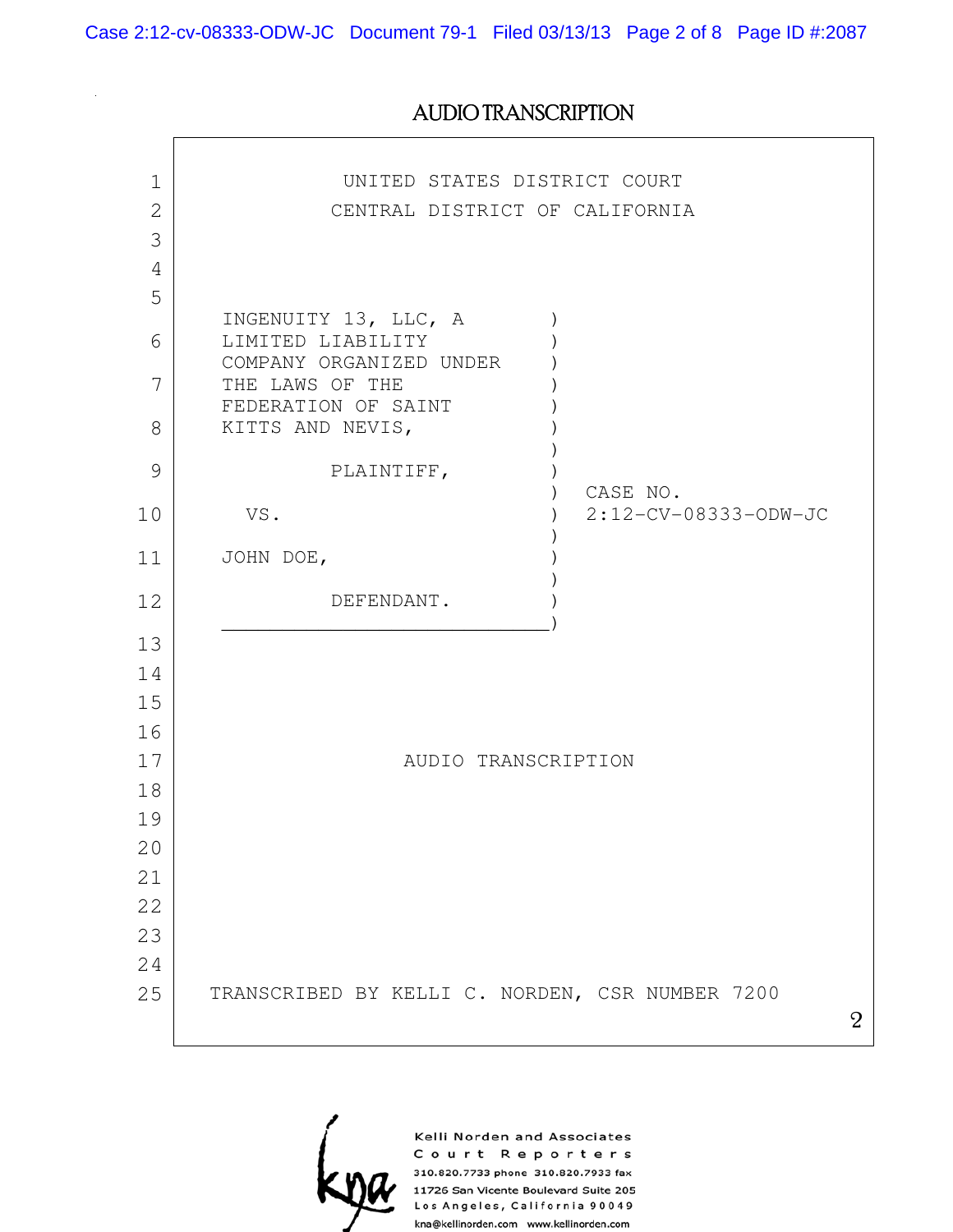Case 2:12-cv-08333-ODW-JC Document 79-1 Filed 03/13/13 Page 3 of 8 Page ID #:2088

 $\sqrt{2}$ 

### AUDIO TRANSCRIPTION

| $\mathbf 1$    | MECHANICAL VOICE: FIRST SAVED                     |  |
|----------------|---------------------------------------------------|--|
| $\overline{2}$ | MESSAGE.                                          |  |
| 3              | JOHN STEELE: ALAN, THIS IS JOHN.                  |  |
| 4              | I JUST SPOKE WITH YOUR ATTORNEY THAT YOU HAVE FOR |  |
| 5              | MATTERS RELATING TO PRENDA LAW.                   |  |
| 6              | I -- I SPOKE TO HIM AND HE'S                      |  |
| 7              | CONFIRMED THAT HE IS NOT REPRESENTING YOU FOR THE |  |
| 8              | VARIOUS CLAIMS AND MATTERS THAT I'M PREPARING     |  |
| 9              | AGAINST YOU REGARDING STAYIN' AT MY CABIN AND THE |  |
| 10             | VARIOUS DAMAGES AND OTHER THINGS ASSOCIATED WITH  |  |
| 11             | THAT.                                             |  |
| 12             | SO PLEASE CONFIRM IF YOU HAVE A                   |  |
| 13             | DIFFERENT ATTORNEY THAT'S REPRESENTING YOU IN     |  |
| 14             | THOSE -- IN THOSE ISSUES OR IF YOU'LL BE          |  |
| 15             | REPRESENTING YOURSELF. I NEED TO REACH OUT AND    |  |
| 16             | PREPARE CERTAIN PAPERWORK AND GET YOU THE         |  |
| 17             | PAPERWORK.                                        |  |
| 18             | I WOULD APPRECIATE IF YOU WOULD                   |  |
| 19             | GIVE ME A CALL BACK. OBVIOUSLY, IF YOU DON'T,     |  |
| 20             | I'LL JUST PROCEED WITH, YOU KNOW, FIRST PRIVATE   |  |
| 21             | INVESTIGATOR AND PROCESS SERVER.                  |  |
| 22             | ALL RIGHT. WELL, YOU KNOW THE                     |  |
| 23             | NUMBER. (708) 669-8131.                           |  |
| 24             | HAVE A GOOD DAY.                                  |  |
| 25             | MECHANICAL VOICE: END OF MESSAGE.                 |  |
|                |                                                   |  |



Kelli Norden and Associates Court Reporters 310.820.7733 phone 310.820.7933 fax 11726 San Vicente Boulevard Suite 205 Los Angeles, California 90049 kna@kellinorden.com www.kellinorden.com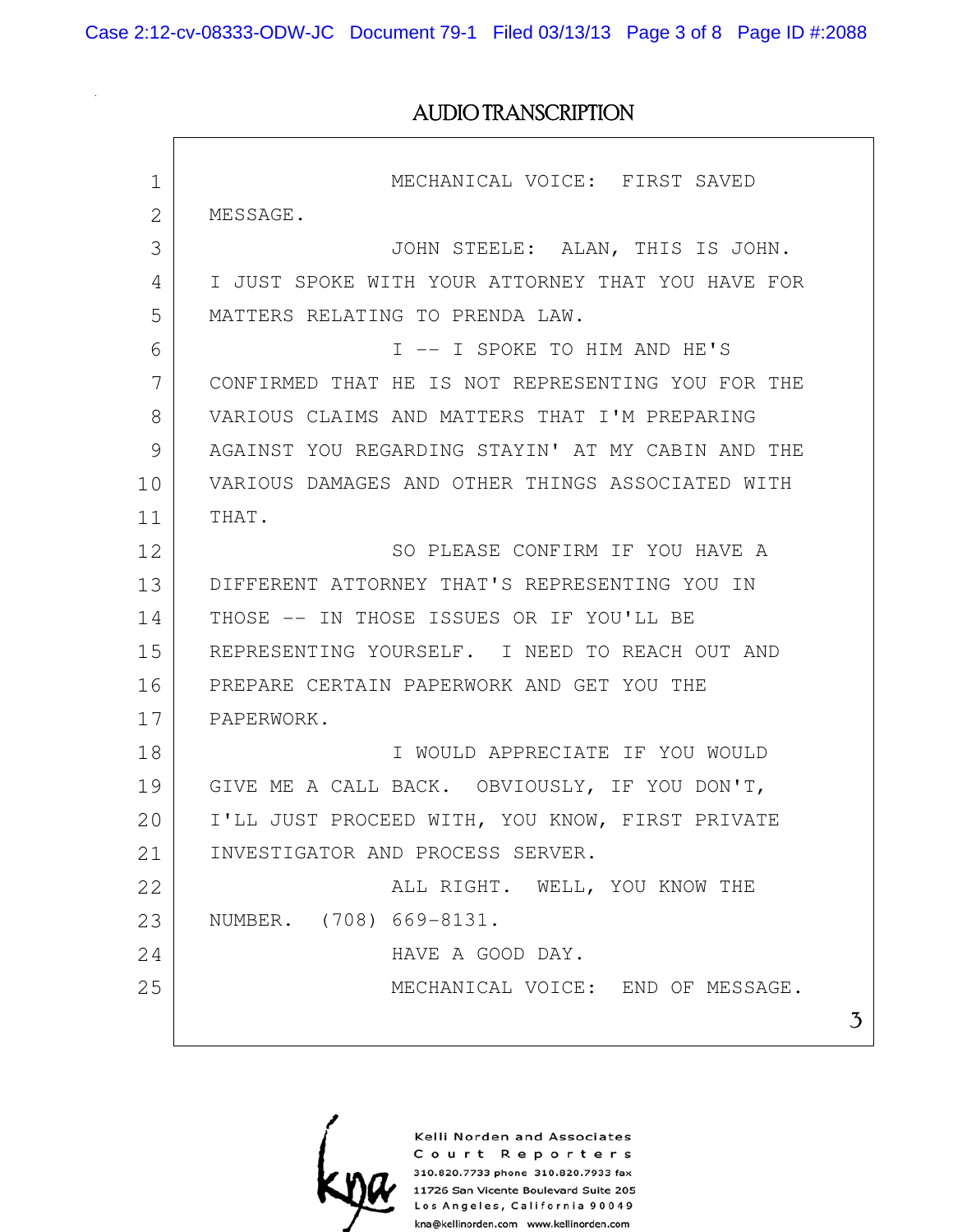Case 2:12-cv-08333-ODW-JC Document 79-1 Filed 03/13/13 Page 4 of 8 Page ID #:2089

### AUDIO TRANSCRIPTION

| 1  | TO DELETE THIS MESSAGE, PRESS 7. TO SAVE IT IN     |  |
|----|----------------------------------------------------|--|
| 2  | THE -- RESAVED.                                    |  |
| 3  | $-000-$                                            |  |
| 4  |                                                    |  |
| 5  | MECHANICAL VOICE: NEXT MESSAGE.                    |  |
| 6  | JOHN STEELE: ALAN, THIS IS JOHN                    |  |
| 7  | STEELE. I'VE BEEN NOTIFIED BY ATTORNEY PAUL        |  |
| 8  | GODFREAD THAT HE IS NOT REPRESENTING YOU IN THE    |  |
| 9  | TWO ILLINOIS CASES THAT YOU'VE RECENTLY SERVED.    |  |
| 10 | I'M CALLING BECAUSE PART OF OUR                    |  |
| 11 | MEET AND CONFER, WHICH BOTH PARTIES ARE OBLIGATED  |  |
| 12 | TO COMPLY WITH AND ENGAGE WITH -- ENGAGE IN, WE    |  |
| 13 | NEED TO GO OVER WHEN WE'RE GOING TO BE DEPOSING    |  |
| 14 | YOU IN THE CASE FILED IN SAINT CLAIR.              |  |
| 15 | WE'RE TENTATIVELY SCHEDULING THIS                  |  |
| 16 | FOR TWO WEEKS FROM TOMORROW. I WOULD LIKE TO TRY   |  |
| 17 | TO WORK THIS OUT, WHAT'S A CONVENIENT TIME FOR     |  |
| 18 | EVERYONE. IF I HEAR FROM YOU, WE'LL MOVE FORWARD.  |  |
| 19 | AND OBVIOUSLY, YOU -- YOU PROBABLY                 |  |
| 20 | UNDERSTAND YOU HAVE AN OBLIGATION TO, YOU KNOW,    |  |
| 21 | WORK WITH ME ON DOING THIS.                        |  |
| 22 | IT'S LIKE IF YOU REFUSE TO, YOU                    |  |
| 23 | KNOW, RETURN MY CALLS OR -- OR ENGAGE IN MANDATORY |  |
| 24 | CONFERENCE, THEN I'M GOING TO HAVE TO BE FORCED TO |  |
| 25 | ASK THE JUDGE TO, YOU KNOW, FORCE YOU TO DO THINGS |  |
|    |                                                    |  |

Kelli Norden and Associates Court Reporters 310.820.7733 phone 310.820.7933 fax 11726 San Vicente Boulevard Suite 205 Los Angeles, California 90049 kna@kellinorden.com www.kellinorden.com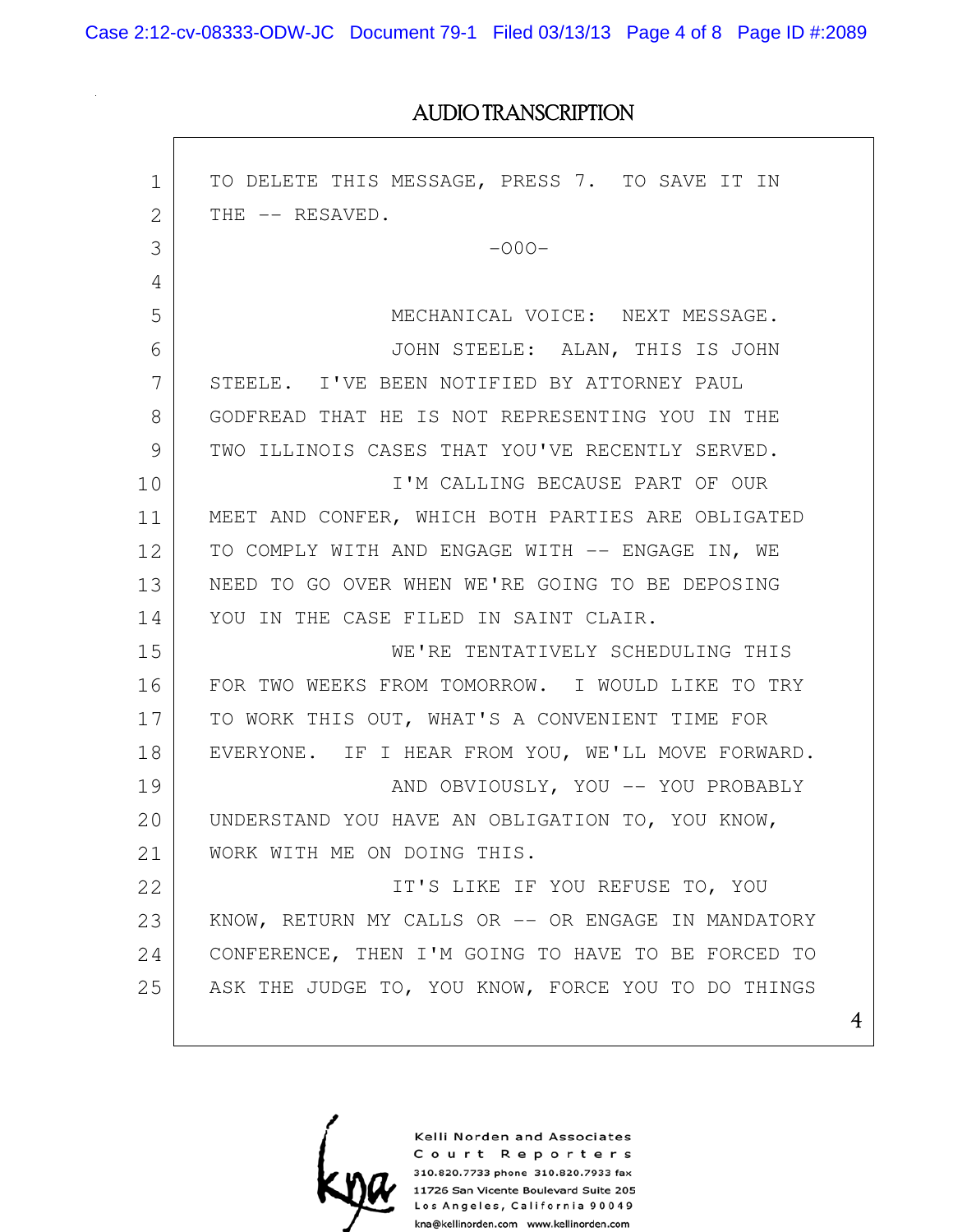Case 2:12-cv-08333-ODW-JC Document 79-1 Filed 03/13/13 Page 5 of 8 Page ID #:2090

### AUDIO TRANSCRIPTION

| $\mathbf 1$  | AND IT JUST GETS UGLY FROM THERE.                  |  |
|--------------|----------------------------------------------------|--|
| $\mathbf{2}$ | SO IF YOU DO DECIDE TO GET AN                      |  |
| 3            | ATTORNEY IN EITHER OF THOSE MATTERS OR IN THE      |  |
| 4            | OTHER CASES WHICH WE'RE FILING AGAINST YOU IN THE  |  |
| 5            | UPCOMING WEEKS, PLEASE LET THEM -- HAVE THEM GIVE  |  |
| 6            | ME A CALL. THIS NUMBER'S FINE. OTHERWISE, I        |  |
| 7            | EXPECT TO HEAR FROM YOU SHORTLY.                   |  |
| 8            | ALL RIGHT. BYE.                                    |  |
| 9            | MECHANICAL VOICE: END OF MESSAGE.                  |  |
| 10           | TO DELETE THIS MESSAGE, PRESS 7. RESAVED.          |  |
| 11           |                                                    |  |
| 12           | $-000-$                                            |  |
| 13           |                                                    |  |
| 14           | MECHANICAL VOICE: NEXT MESSAGE.                    |  |
| 15           | JOHN STEELE: ALAN, THIS IS JOHN                    |  |
| 16           | STEELE AGAIN.                                      |  |
| 17           | YOU HAVE NOT RESPONDED OR CONTACTED                |  |
| 18           | ME REGARDING LITIGATION YOU'RE INVOLVED IN. I      |  |
| 19           | KNOW YOU'VE BEEN SERVED WITH A THIRD LAWSUIT. AND  |  |
| 20           | THERE ARE MORE COMING. DON'T WORRY ABOUT THAT.     |  |
| 21           | WELL, OBVIOUSLY, IF I DON'T HEAR                   |  |
| 22           | FROM YOU, I'M GOING TO START FILING FOR CERTAIN    |  |
| 23           | DEFAULT MOTIONS AND START GETTING RELIEF THAT WAY. |  |
| 24           | I CAN ASSURE YOU THAT JUST IGNORING                |  |
| 25           | LEGAL MATTERS, IT'S NOT GOING TO GO AWAY. I CAN    |  |
|              |                                                    |  |



Kelli Norden and Associates Court Reporters 310.820.7733 phone 310.820.7933 fax 11726 San Vicente Boulevard Suite 205 Los Angeles, California 90049 kna@kellinorden.com www.kellinorden.com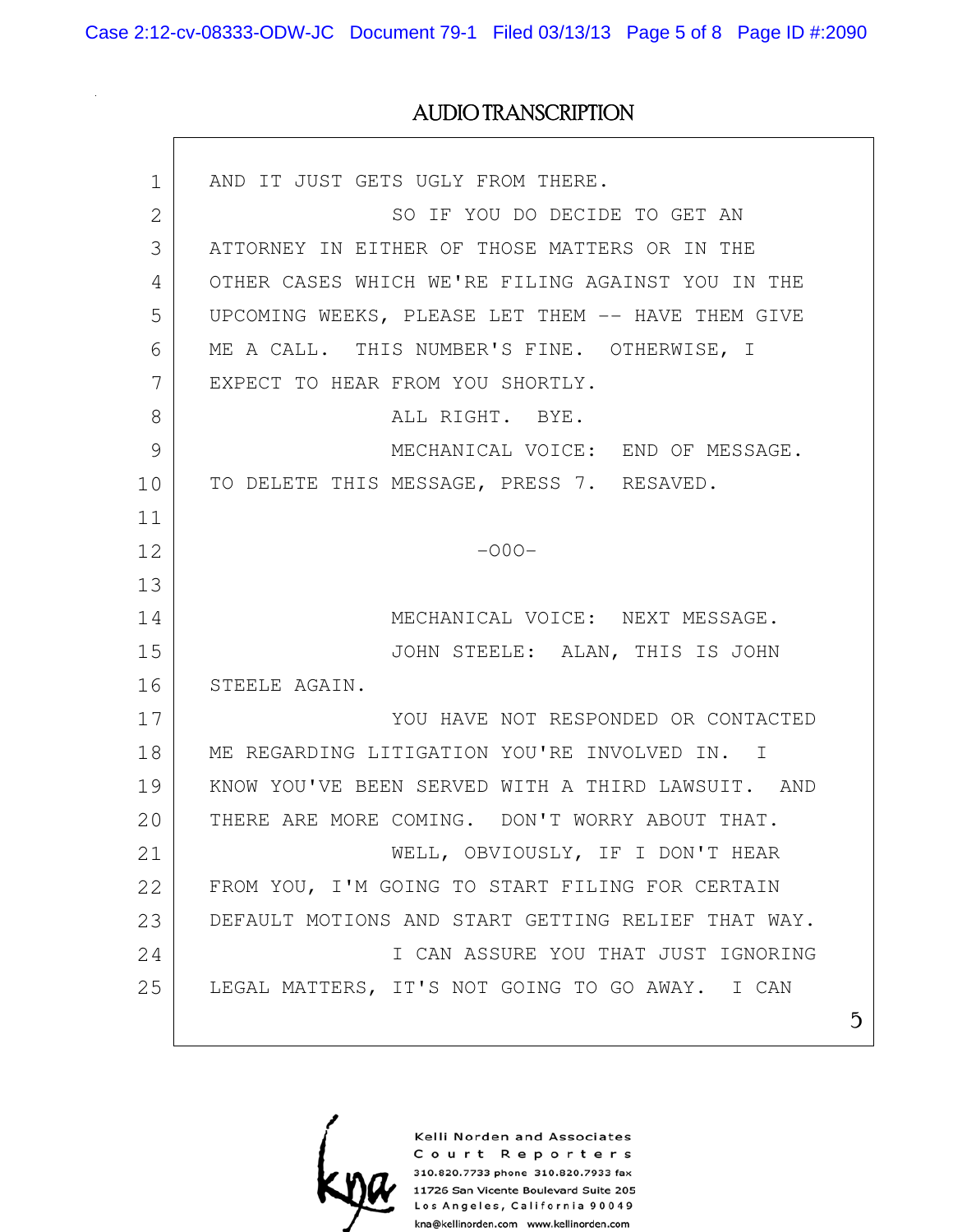Case 2:12-cv-08333-ODW-JC Document 79-1 Filed 03/13/13 Page 6 of 8 Page ID #:2091

### AUDIO TRANSCRIPTION

| $\mathbf 1$ | GUARANTEE YOU, I'M NOT GOING AWAY.                |  |
|-------------|---------------------------------------------------|--|
| 2           | SO I HIGHLY RECOMMEND YOU, AT                     |  |
| 3           | LEAST, YOU KNOW, FOLLOW THE RULES OF MINNESOTA,   |  |
| 4           | ILLINOIS, FLORIDA AND SOME OTHER STATES' SOON     |  |
| 5           | CIVIL PROCEDURE BECAUSE, OTHERWISE, YOUR LIFE IS  |  |
| 6           | GOING TO GET REALLY COMPLICATED.                  |  |
| 7           | AND I'M SAYING THIS AS A FRIEND, AS               |  |
| 8           | WELL AS OPPOSING COUNSEL. SO YOU CAN REACH ME IF  |  |
| 9           | YOU'D LIKE TO DISCUSS SETTING UP A DEPOSITION AND |  |
| 10          | VARIOUS OTHER DISCOVERIES, AND, OF COURSE, ANY    |  |
| 11          | SETTLEMENT DISCUSSIONS YOU'D LIKE TO DO.          |  |
| 12          | ALL RIGHT. YOU HAVE THE NUMBER.                   |  |
| 13          | BYE.                                              |  |
| 14          | MECHANICAL VOICE: END OF MESSAGE.                 |  |
| 15          | TO DELETE THIS MESSAGE, PRESS 7. TO SAVE IT IN    |  |
| 16          | THE ARCHIVES, PRESS 9. RESAVED.                   |  |
| 17          |                                                   |  |
| 18          | (CONCLUSION OF AUDIO TRANSCRIPTION.)              |  |
| 19          | $-000-$                                           |  |
| 20          |                                                   |  |
| 21          |                                                   |  |
| 22          |                                                   |  |
| 23          |                                                   |  |
| 24          |                                                   |  |
| 25          |                                                   |  |
|             |                                                   |  |



Kelli Norden and Associates Court Reporters 310.820.7733 phone 310.820.7933 fax 11726 San Vicente Boulevard Suite 205 Los Angeles, California 90049 kna@kellinorden.com www.kellinorden.com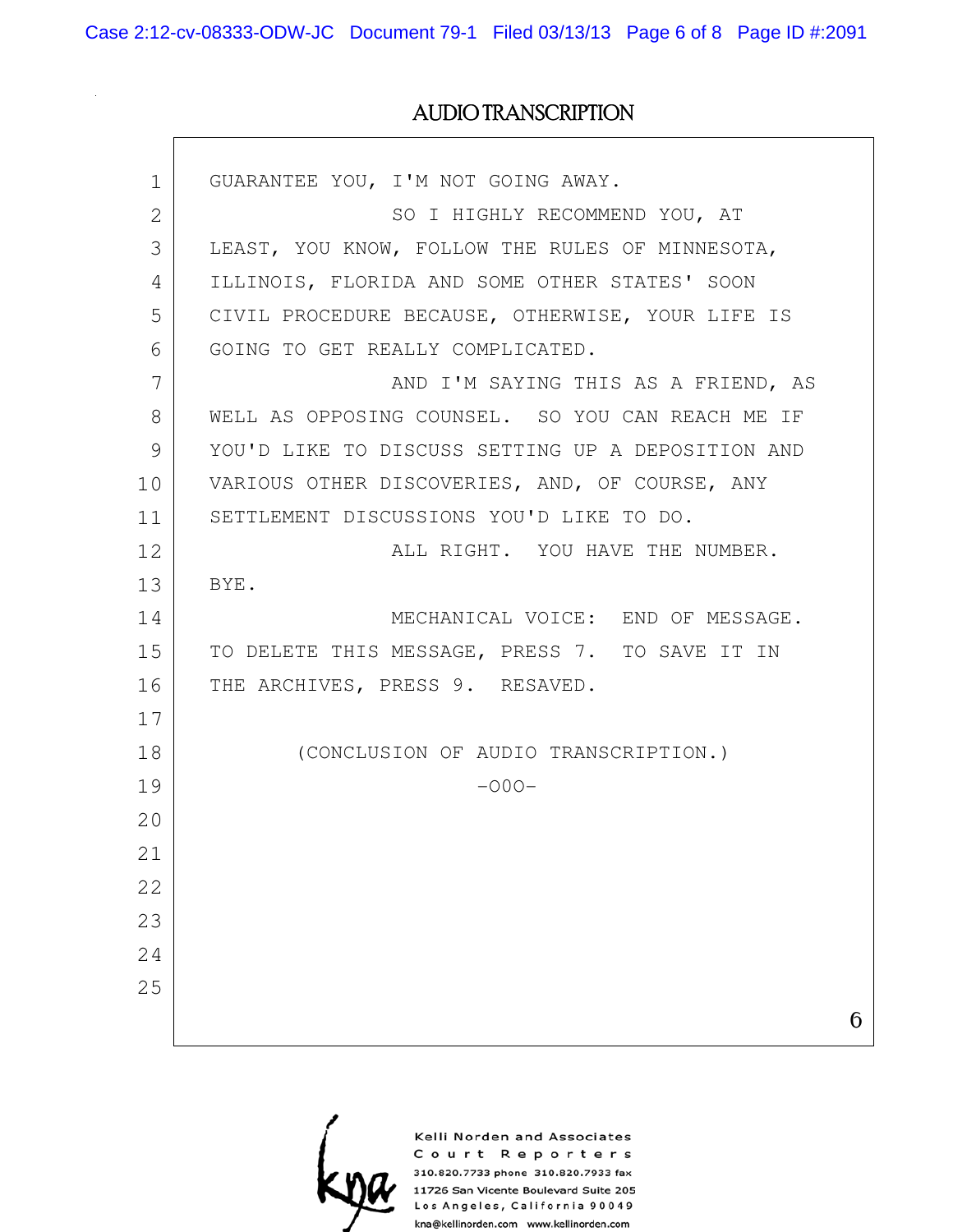Case 2:12-cv-08333-ODW-JC Document 79-1 Filed 03/13/13 Page 7 of 8 Page ID #:2092

### AUDIO TRANSCRIPTION

| 1              | STATE OF CALIFORNIA<br>$\lambda$                   |
|----------------|----------------------------------------------------|
| $\overline{2}$ | $)$ SS<br>COUNTY OF LOS ANGELES)                   |
| 3              |                                                    |
| 4              | I, KELLI C. NORDEN, CERTIFIED SHORTHAND            |
| 5              | REPORTER, CERTIFICATE NUMBER 7200, FOR THE STATE   |
| 6              | OF CALIFORNIA, HEREBY CERTIFY:                     |
| 7              | THE FOREGOING PROCEEDINGS WERE TAKEN               |
| 8              | BEFORE ME FROM AUDIO PROVIDED TO ME;               |
| 9              | THE PROCEEDINGS WERE RECORDED                      |
| 10             | STENOGRAPHICALLY BY ME AND WERE THEREAFTER         |
| 11             | TRANSCRIBED;                                       |
| 12             | THE FOREGOING TRANSCRIPT IS A TRUE AND             |
| 13             | CORRECT TRANSCRIPT OF MY SHORTHAND NOTES SO TAKEN; |
| 14             | I FURTHER CERTIFY THAT I AM NEITHER                |
| 15             | COUNSEL FOR NOR RELATED TO ANY PARTY TO SAID       |
| 16             | ACTION, NOR IN ANY WAY INTERESTED IN THE OUTCOME   |
| 17             | THEREOF.                                           |
| 18             | IN WITNESS WHEREOF, I HAVE HEREUNTO                |
| 19             | SUBSCRIBED MY NAME THIS 13TH DAY OF MARCH, 2013.   |
| 20             |                                                    |
| 21             |                                                    |
| 22             |                                                    |
| 23             |                                                    |
| 24             |                                                    |
| 25             |                                                    |
|                |                                                    |



Kelli Norden and Associates Court Reporters 310.820.7733 phone 310.820.7933 fax 11726 San Vicente Boulevard Suite 205 Los Angeles, California 90049 kna@kellinorden.com www.kellinorden.com